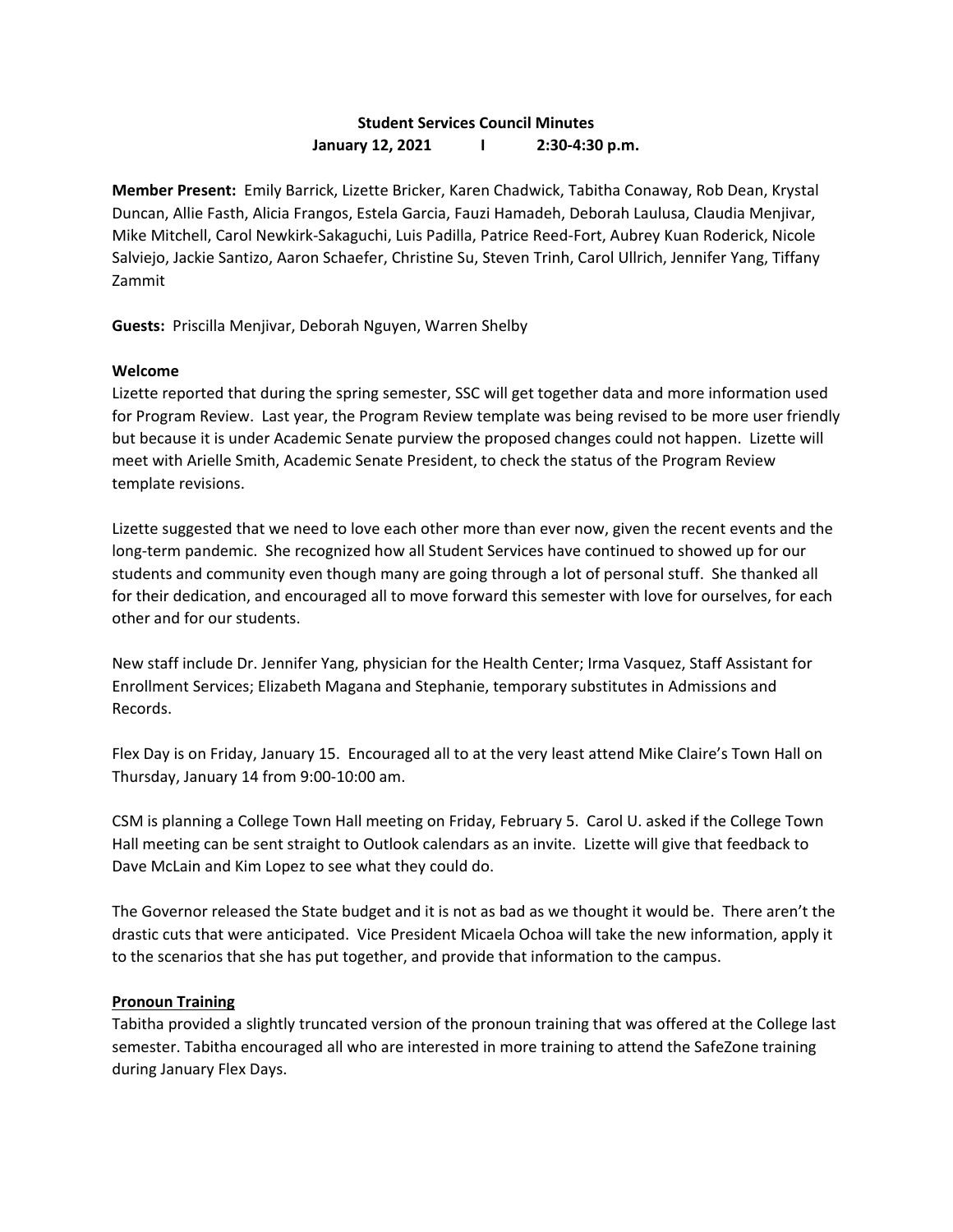Fauzi commented out that though students change their name, their my.smccd email address does not necessarily change. Steven reported that when a student changes their name, he reaches out to IT to update the student's my.smccd email address as long as all the documentation is on file. Lizette thanked Tabitha for condensing and presenting the pronoun training.

## **Program Updates**

Before moving to Program Updates, Lizette welcomed Dr. Jennifer Yang to the campus. Dr. Yang is a Board-certified pediatrician who has been practicing in the field for the past 19 years. She joined the Wellness Center staff in November, and considers working with college population an extension of her pediatrician practice. She was born and raised in the bay area, completed her undergraduate and residency at U.C. Davis. She will host telemedicine hours on Wednesdays from 3:00 pm-4:00 pm. Nurse practitioners are available for all other telemedicine hours from Monday through Thursdays, 9:00 am-3:00 pm.

Steven reported that Admissions and Records now have open Zoom hours on Mondays and Wednesdays from 3:00-4:00 pm. and Tuesdays, Thursdays and Fridays from 11:00 am- 12:00 noon. Their OA II is manning the hours.

Claudia reported that Financial Aid disbursed over \$4.4 million in grants, loans and scholarships to students last semester. This included \$500,000 for the CARES grant; they are finished awarding the CARES grant for this academic year. This Friday, January 15, Financial Aid will disburse over \$1,799,000 to 664 students for Pell grants.

Karen reported that there will be nine more scholarship workshops, beginning January  $25<sup>th</sup>$  and continuing until the deadline date (March 2). Please encourage students to attend the workshops. The flyer and zoom link are located on Scholarship's website and also on Financial Aid's home page under "Workshops and Presentations." There will also be two more high school workshops for financial aid for El Camino HS and SMUHSD. This is a last-minute push for high school students to complete FAFSA and Dream applications.

Jackie serves as the coordinator for MCCDC and does a lot of social justice work related to LGBT students, undocumented students, ESL and foster youth. She reported that their Additional Services application is now available. This program is a small cohort of students who may not qualify for EOPS or Promise Scholars, but need additional support. It requires that the student be enrolled in a minimum of 6 units at CSM. The application is located a[t https://forms.gle/r4bPctZSC4uYCYE78.](https://forms.gle/r4bPctZSC4uYCYE78) Reminded all that the SafeZone training will take place on Friday, January 15 as a flex day activity.

Luis reported that currently veteran students are submitting all their certification documentation so they can get their benefits on time. This also includes counseling appointments with students and updating their Student Education Plan. Luis has also been working with Daniel Ryan, CSM personal counselor, who works with Veterans. They are working to create a VROC open social hour, so students can check in and ask questions about benefits, classes, counseling appointments, health benefits for Veterans, etc.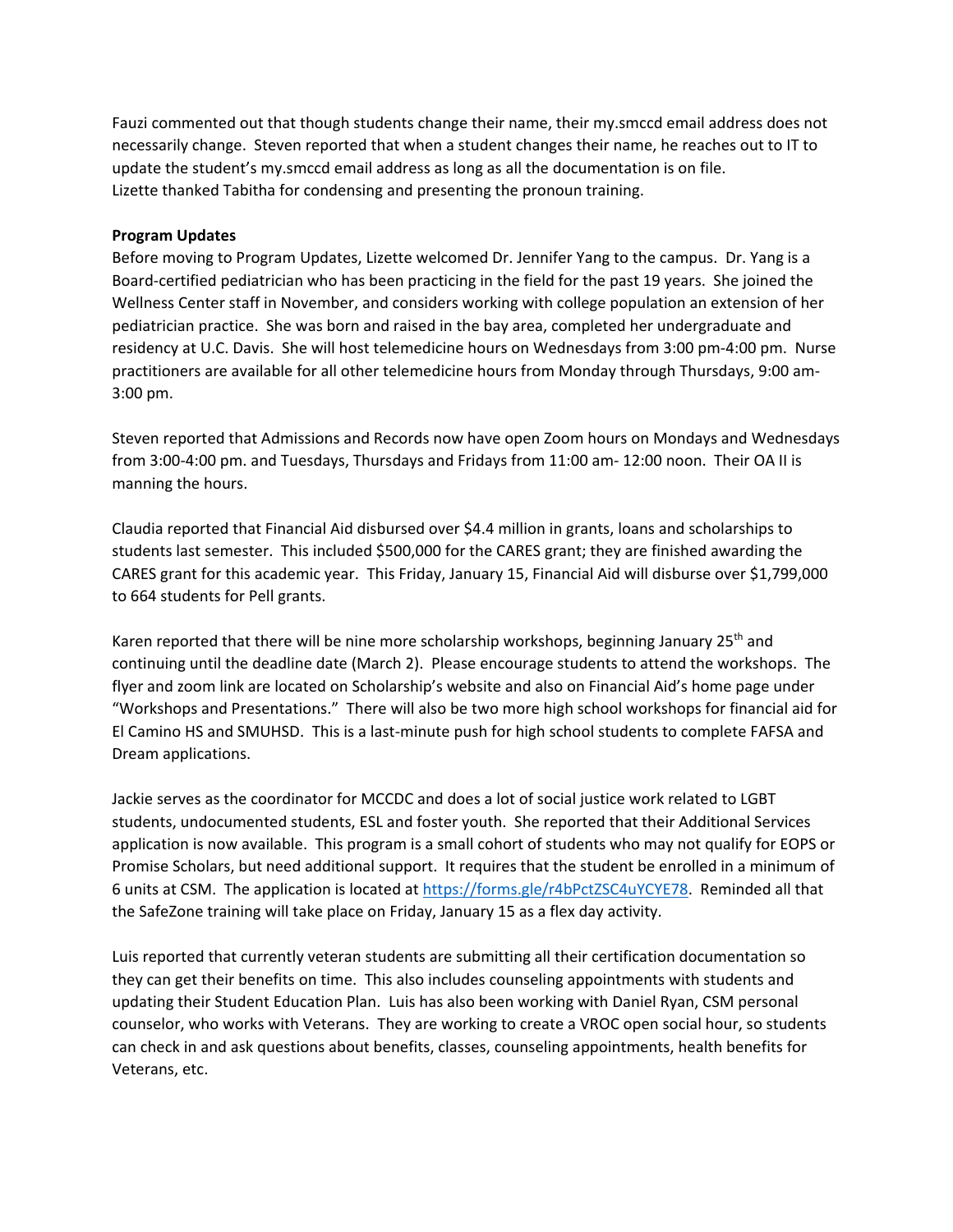Emily reported that the Wellness Center is rolling out the pyramid portal that is connected to our electronic medical record system, so now everything is done electronically. Students create an account, and are able to schedule appointments with our nurses or doctor online. Students are able to access their records, and the Wellness Center team will be able to send secured messages to students. This is similar to the platform that Kaiser and Sutter use. The District has a new policy that if an essential worker or student that attends class on campus is exposed to or contracts COVID-19, they are required to have a COVID-19 clearance letter in order to return to campus. This letter must state that they have completed their appropriate quarantine time. Emily and Dr. Yang trained the CSM nurses to do this. Please send anyone in this situation to email the Wellness Center. They will need to complete a questionnaire, complete a telemedicine appointment and then send a secured message clearing them. The first Spring Wellness week is February 8-11, and will include 11 different interactive workshops led by the Wellness Center staff.

Nicole reported that Bulldog dollars is increasing to \$500 this semester. The interest form for Round 2 of the rental assistance program has opened and will close on January 29. Fifteen students will be awarded \$1750 assistance. Nicole will reach out to the first-round applicants to ask if they are still interested in the program so they won't need to reapply. The community markets at CSM and Skyline opened last week and are approved to open through May 2021. These drive through community markets are at CSM on Fridays from 11:00 am-1:00 pm, and Skyline on Wednesdays from 11:00 am-1:00 pm. All student who participated in the hunger initiative (food voucher program) in the fall will automatically be enrolled in the spring, provided that they are registered in 1 unit. Students in this program receive a \$75.00 gift card monthly. The first spring disbursement will be in February, and will include January and February funds; the total amount of the gift card will be \$150.00 for this installment only. The application for the hunger initiative is now open.

Carol U. asked if there was a limit on personal counseling appointments for students. Emily responded that we currently offer 12 sessions per academic year. If a referral for ongoing care is necessary, the Wellness Center is able to support the student with the referral.

Carol U. reported that they are working on ESL section of AB705. Although challenging, they are testing students, guided self-assessment and meeting with students via Zoom. During spring semester, the Welcome/Assessment Center is working on structuring PEP to meet the needs of high school students in a virtual format.

Christine reported that they are ready to roll out the micro-internship initiative. February is Fall in Love with a Career/Major month as well as Black History month. She is working with Melissa Rohlfs in the alumni office to bring in some speakers from some Black business on the peninsula.

Lizette reminded all to send a list of any events or activities related to Black History month to Dr. Jeremiah Sims, who is compiling the information for the students.

Alicia reported that they've reinstated about 150 students for the spring semester, and approximately 52 students that came back to good standing for the spring so far. At the end of January, On Track will be up and running again at the end of January. On Track will connect students to College services.